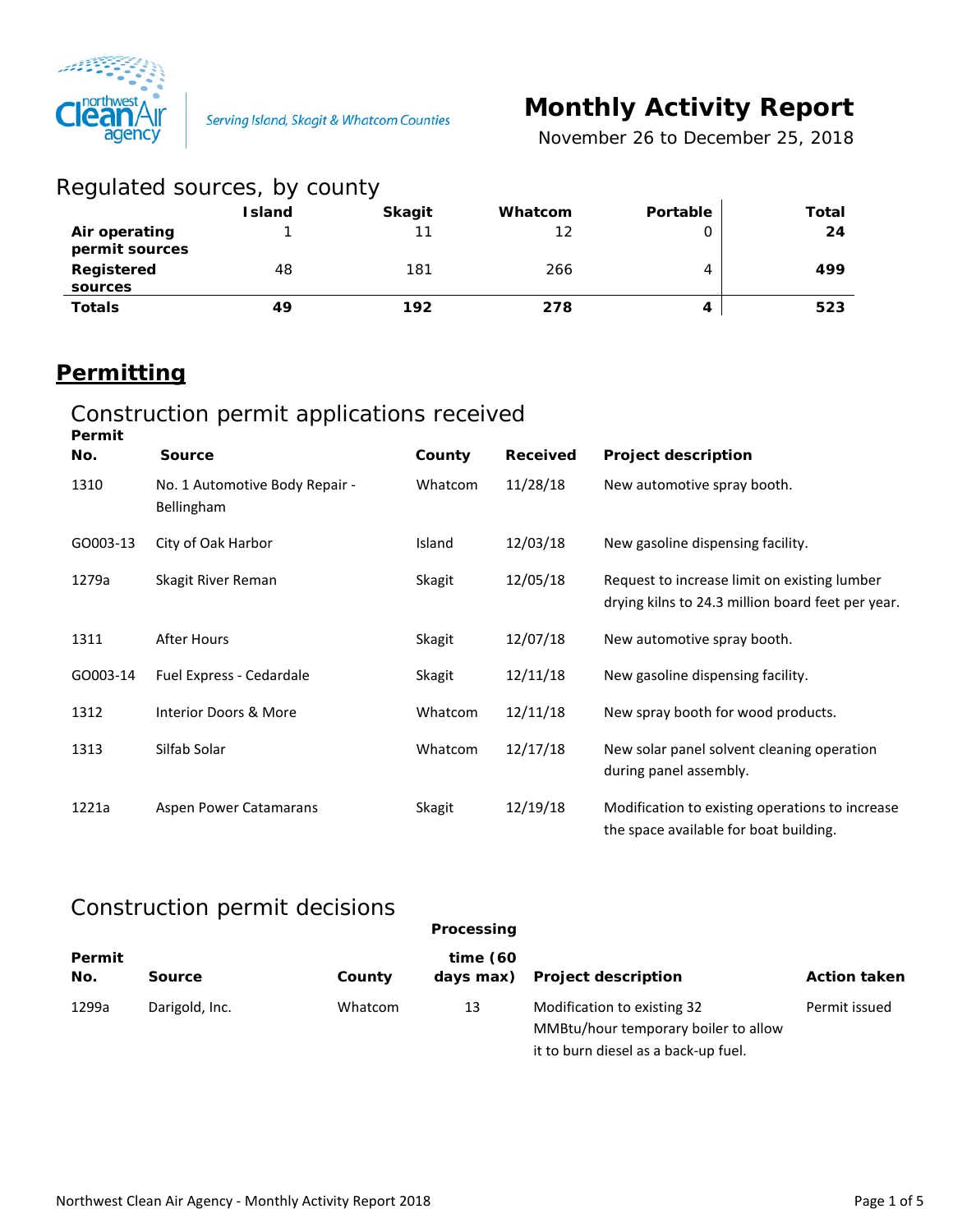## Construction permit decisions (cont.)

| Processing |  |
|------------|--|

| Permit<br>No. | Source                              | County   | time $(60)$<br>days max) | <b>Project description</b>                                                                                     | <b>Action taken</b>        |
|---------------|-------------------------------------|----------|--------------------------|----------------------------------------------------------------------------------------------------------------|----------------------------|
| 1302          | Air Products and<br>Chemicals, Inc. | Portable | 3                        | New mobile, skid mounted, nitrogen<br>vaporizing system with 9.9 MMBtu/hr<br>diesel heater.                    | Permit issued              |
| RO47          | Nordic Tugs Inc.                    | Skagit   | $85*$                    | Request to limit facility-wide styrene<br>emissions from existing operations to<br>9.9 tons per year, or less. | Regulatory<br>Order issued |
| 1307          | TruckVault, Inc.                    | Skagit   | 7                        | New spray booth to apply lining to<br>motor vehicle vaults.                                                    | Permit issued              |

\* 60-day processing time limit doesn't apply because 30-day public comment period was required. Rule allows additional time.

#### **Enforcement**

| Case<br>No. | <b>Issue</b><br>Date | <b>Source</b>                       | County  | Alleged violation description                                                                                                                                                                                                                                                                                                                                                                                                                                                                                                                                                                                                      |
|-------------|----------------------|-------------------------------------|---------|------------------------------------------------------------------------------------------------------------------------------------------------------------------------------------------------------------------------------------------------------------------------------------------------------------------------------------------------------------------------------------------------------------------------------------------------------------------------------------------------------------------------------------------------------------------------------------------------------------------------------------|
| 4320        | 11/27/18             | Lynden Door Inc.                    | Whatcom | Failure to report 2017 product usage and/or emissions.                                                                                                                                                                                                                                                                                                                                                                                                                                                                                                                                                                             |
| 4321        | 11/30/18             | Interior Doors &<br>More            | Whatcom | Illegal spray coating operation and outdoor burning.                                                                                                                                                                                                                                                                                                                                                                                                                                                                                                                                                                               |
| 4306        | 12/04/18             | Pacific Woodtech<br>Corporation     | Skagit  | Upon inspection, NWCAA found:<br>1. Failure to perform timely tune-ups of two thermal oil heaters.<br>2. Missing and incomplete records of daily checks of dust collection systems<br>and baghouses.<br>3. Missing and incomplete records of daily checks of open containers and<br>press operations.<br>4. Failure to conduct reasonable inquiry using readily-available and<br>required records to self-identify and self-report deviations from AOP<br>conditions.                                                                                                                                                              |
| 4322        | 12/04/18             | Paradise Market                     | Whatcom | Failure to pay 2018 registration fees.                                                                                                                                                                                                                                                                                                                                                                                                                                                                                                                                                                                             |
| 4309a       | 12/11/18             | <b>Haller Farms</b><br>Dodge Valley | Skagit  | Illegal outdoor fire and historical burning in a 20-foot deep pit that<br>contained prohibited material in the form of dimensional lumber and<br>demolition debris. The pit was obscured from view by a large berm.                                                                                                                                                                                                                                                                                                                                                                                                                |
| 4319        | 12/11/18             | Mount Baker Ski<br>Area Inc.        | Whatcom | Failure to file a Notice of Construction and receive an Order of Approval<br>under NWCAA Section 300 prior to the installation of 10 non-emergency<br>diesel engines.<br>Failure to properly notify and performance test timely as well as meet<br>carbon monoxide (CO) emissions standards regarding two existing non-<br>emergency diesel engines, Chair 5 (lift) and Chair 6 (lift).<br>Failure to submit 11 (eleven) semi-annual reports regarding two existing<br>non-emergency diesel engines, Chair 5 (lift) and Chair 6 (lift).<br>Installation of an illegal 134 hp generator (WS2) at the White Salmon lodge<br>in 2016. |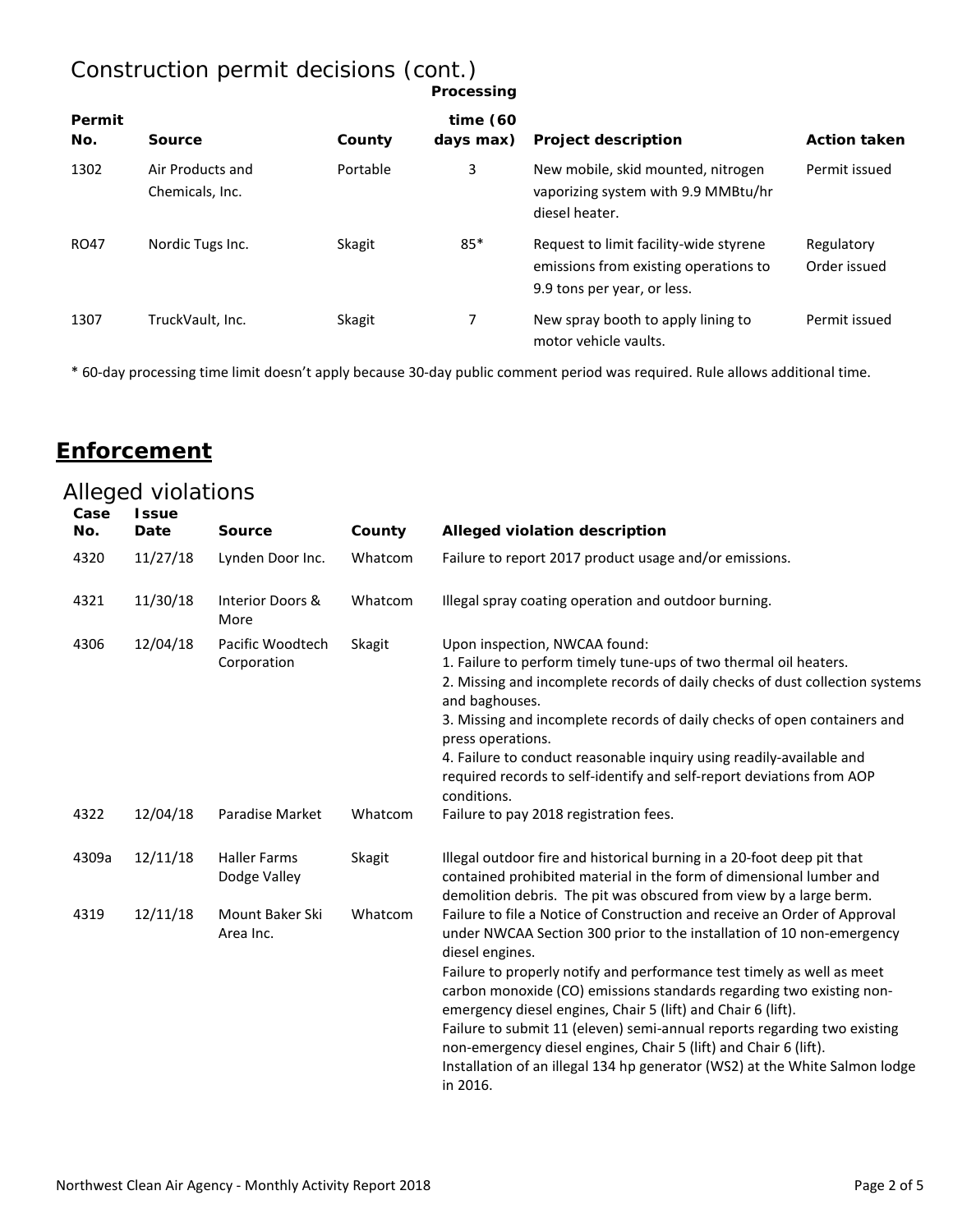## Alleged violations (cont.)

| Date     | <b>Source</b>                       | County  | Alleged violation description                                                                              |
|----------|-------------------------------------|---------|------------------------------------------------------------------------------------------------------------|
| 12/17/18 | Northwest<br>Woodslaver             | Whatcom | Illegal spray coating operation.                                                                           |
| 12/20/18 | Meridian Liguor<br>Store            | Whatcom | Failure to maintain and operate a vapor tight vapor recovery system.                                       |
| 12/20/18 | <b>Meridian Super</b><br>Store Inc. | Whatcom | Failure to maintain and operate air pollution control equipment in good<br>operating condition and repair. |
|          |                                     |         | ssue                                                                                                       |

#### Penalties issued

| Case<br>No. | Source                                       | County  | Amount   | Conditionally<br>reduced or<br>suspended <sup>1</sup> to | Alleged violation description                                                                                                                                                                                                                           |
|-------------|----------------------------------------------|---------|----------|----------------------------------------------------------|---------------------------------------------------------------------------------------------------------------------------------------------------------------------------------------------------------------------------------------------------------|
| 4289        | Shulman Family<br>Trust                      | Skagit  | \$43,827 | \$33,827                                                 | Failure to identify, properly handle and dispose of<br>asbestos containing materials during renovation of at<br>least 7 structures in an occupied multi-unit housing<br>complex in Mount Vernon, WA.                                                    |
| 4296        | Petrogas Ferndale<br><b>Storage Terminal</b> | Whatcom | \$19,000 | \$19,000                                                 | Failure to properly notify, permit, test, and submit<br>timely test reports regarding two Caterpillar natural<br>gas-fired compressor engines. Failure meet emission<br>limits and properly report test results for two existing<br>compressor engines. |
| 4300        | Mount Baker<br>Products Inc.                 | Whatcom | \$1,000  | \$1,000                                                  | Failure to properly install equipment resulted in the<br>emission of particulate matter that deposited onto<br>neighboring properties causing a nuisance.                                                                                               |
| 4308        | Phillips 66<br>Company                       | Whatcom | \$3,500  | \$3,500                                                  | Emissions of approximately 323 pounds of excess SO2<br>from seven refinery combustion units on 8/8/2018.                                                                                                                                                |
| 4310        | Peter I Kovtun                               | Whatcom | \$750    | \$100                                                    | Illegal outdoor fire containing prohibited material in<br>the form of a recreational trailer (5th wheel),<br>household garbage, plastics, and metal parts.                                                                                              |

#### Industry reports of process upsets with potential excess emissions

| Date     | <b>Source</b>                                   | County  |
|----------|-------------------------------------------------|---------|
| 11/26/18 | Shell Puget Sound Refinery                      | Skagit  |
| 11/27/18 | <b>BP West Coast Products LLC</b>               | Whatcom |
| 11/27/18 | Shell Puget Sound Refinery                      | Skagit  |
| 11/27/18 | <b>Chemtrade Solutions LLC</b>                  | Skagit  |
| 12/02/18 | Phillips 66 Company                             | Whatcom |
| 12/04/18 | Puget Sound Energy - Encogen Generating Station | Whatcom |

<span id="page-2-0"></span><sup>&</sup>lt;sup>1</sup> In some cases, NWCAA offers air pollution sources the opportunity to reduce their penalty by agreeing to specific actions that go beyond compliance requirements. Alternatively, a portion of a penalty may be suspended, holding the remainder of the penalty due if the violation is repeated within 5 years.

 $\overline{a}$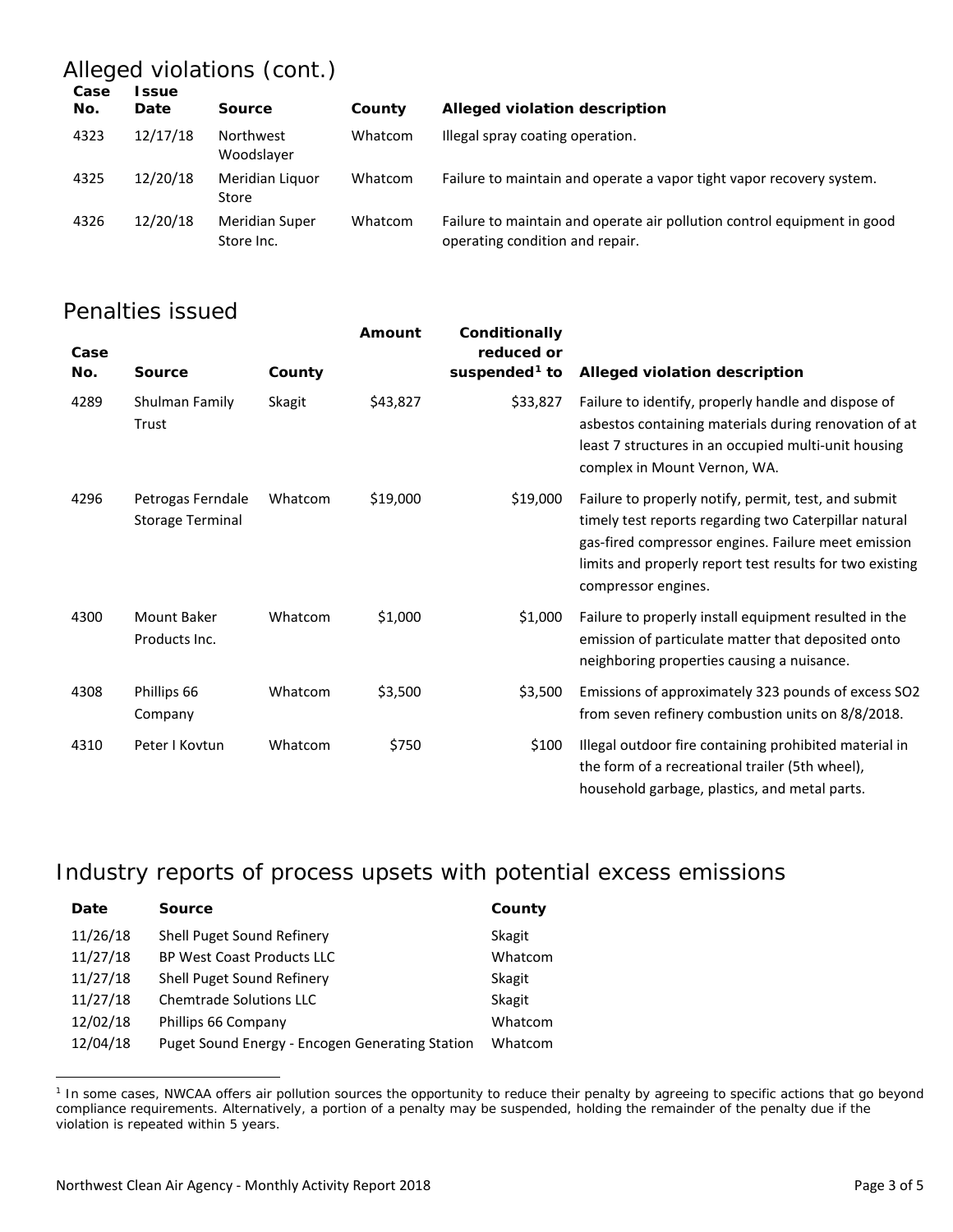## Industry reports of process upsets with potential excess emissions (cont.)

| Date     | <b>Source</b>                           | County  |
|----------|-----------------------------------------|---------|
| 12/15/18 | Phillips 66 Company                     | Whatcom |
| 12/20/18 | <b>Chemtrade Solutions LLC</b>          | Skagit  |
| 12/24/18 | Tesoro Refining & Marketing Company LLC | Skagit  |
| 12/25/18 | <b>Chemtrade Solutions LLC</b>          | Skagit  |

## Complaint summary

| <b>Industrial Emissions</b>    | 1  |
|--------------------------------|----|
| Odor                           | 6  |
| <b>Outdoor Burning</b>         | 6  |
| Woodstove                      | 15 |
| TOTAL: (unique for the period) | 28 |